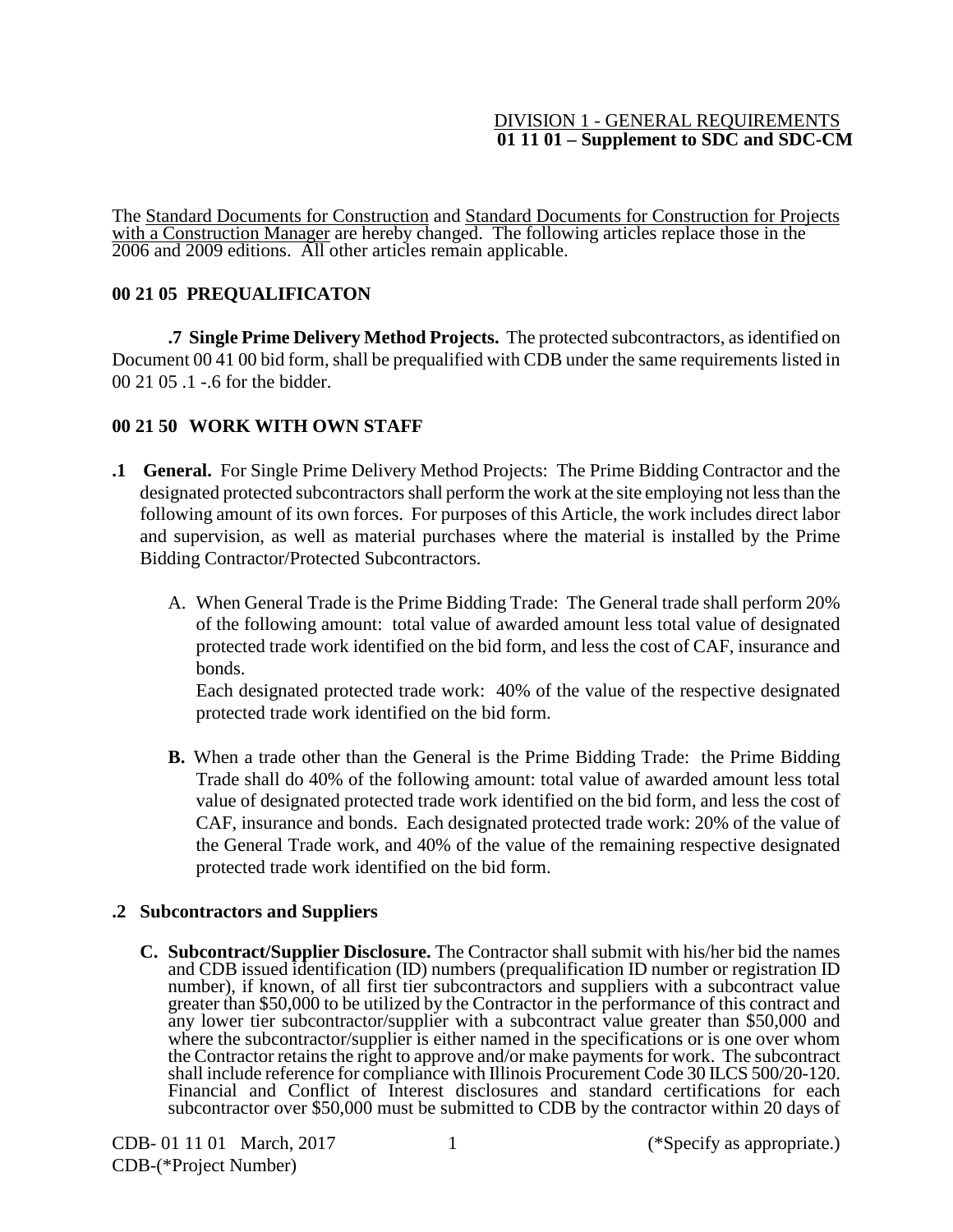the execution of a contract with CDB or 20 days of the execution of the subcontract, whichever is later. The Contractor shall promptly notify the State in writing of any additional or substitute subcontractors meeting the above criteria hired during the term of this contract (names, addresses, expected contract amount and CDB ID nos.). Upon request by the CPO, the Contractor shall provide CDB a copy of each subcontractor's subcontract. No work can be performed by these subcontractors until the Certifications and Disclosures have been reviewed and approved by the State Purchasing Officer.

### **00 21 55 USE OF ILLINOIS LABOR**

- .1 30 ILCS 570 mandates that during a period of excessive unemployment at least 90% of the total labor hours on State construction projects must be performed by persons who have resided in Illinois for at least thirty (30) days and intend to become or remain Illinois residents. (30 ILCS 570/3). 'A period of excessive unemployment' means any month immediately following 2 consecutive calendar months during which the level of unemployment in the State of Illinois has exceeded 5% as measured by the United States Bureau of Labor Statistics in its monthly publication of employment and unemployment figures. (30 ILCS 570/1).
- .2 Contractors are required to incorporate the above provisions into all subcontracts for subcontractors who will have workers at the project site.
- .3 To verify that this requirement is being met, contractors must submit Certified Payroll forms for themselves and their subcontractors each month for the duration of the contract/subcontract.
	- A. The Certified Payroll form(s) must include the name and address of each worker on the project site during the time period covered by the form.
	- B. For subcontractors, the contractor will include the beginning and ending dates of the subcontract on the Certified Payroll form.
	- C. If Certified Payroll forms are not submitted timely, payment may be reduced or withheld until Certified Payroll submittals are brought up to date.

# **00 43 30 BUY ILLINOIS PROGRAM**

- .1 **General.** The Buy Illinois Program encourages contractors to incorporate products manufactured, fabricated or assembled in the State of Illinois. It is a voluntary program; there is no incentive provision affecting the award of the contract nor is there a required percent of the contract that must be Illinois products.
- .2 Illinois products will be indicated in the project manual with (IL) preceding the item in the specification paragraph. Typically, only specifications that are prescriptive, those listing three or more manufacturers, will be in the program. Contractors should consider these products when procuring the materials and equipment for the project. If the contractor is aware of an Illinois product not listed, the contractor is encouraged to advise the A/E prior to bidding or offer a product substitution with the bid. CDB will verify that the product meets the definition of an Illinois product and add it to CDB's Buy Illinois product directory.
- .3 Contractors should provide the total value of Illinois products on the Contractor's Schedule of Values (CSV) in the space provided. The individual items included in the total should be identified by putting "IL" in front of their descriptions on the CSV.
- .4 Where material is specified by standards and/codes and not by a list of acceptable manufacturers, contractors are still encouraged to purchase Illinois products. However, the contractor should not include these materials in the computation of the total dollars for Illinois products on the CSV.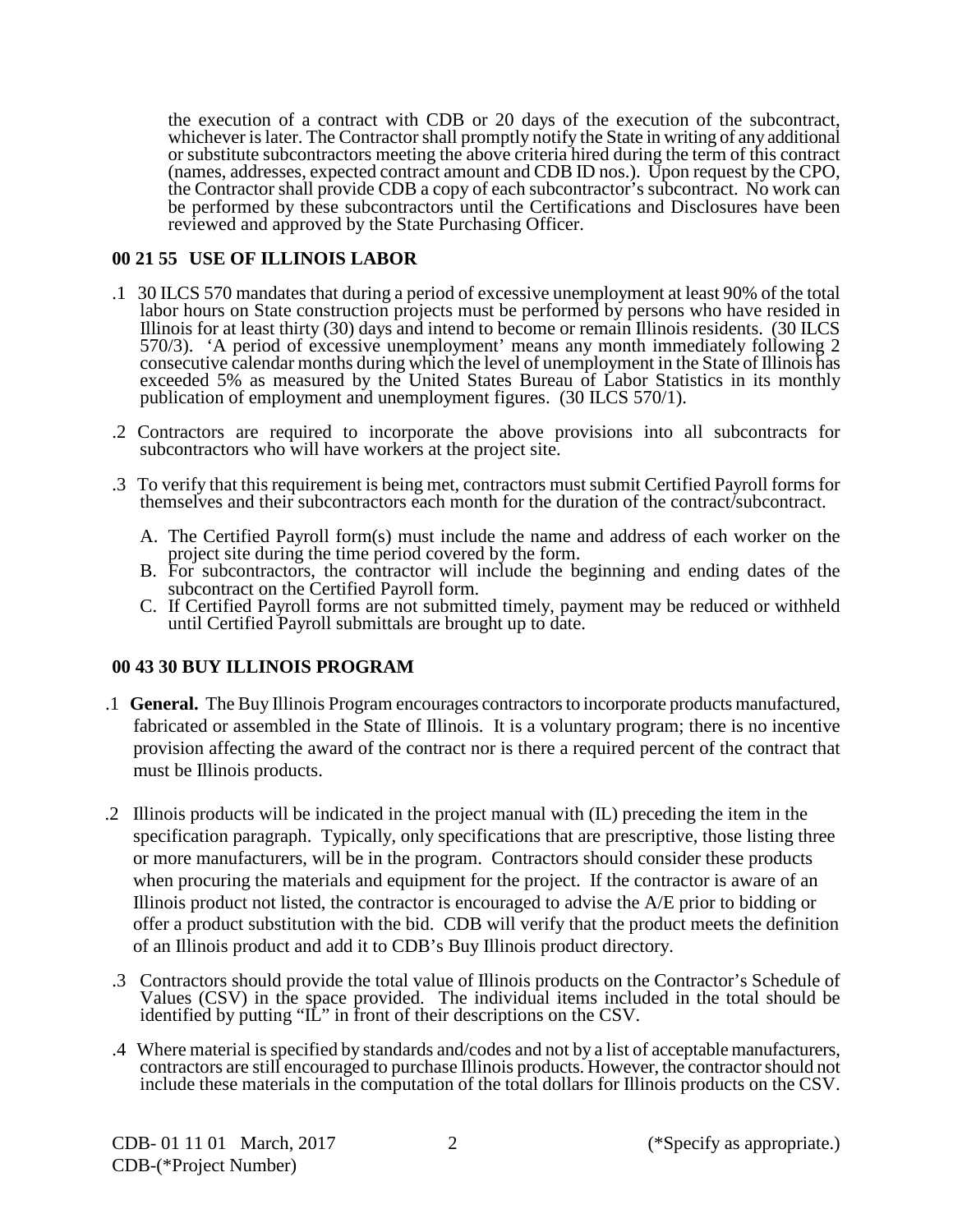#### **00 43 39 MINORITY, FEMALE, AND VETERAN BUSINESS ENTERPRISE PARTICIPATION**

- **.1 Certification.** CDB will only accept Minority and Female and Veteran Business Enterprise (MBE/FBE/VBE) firms certified by the Illinois Department of Central Management Services (CMS) as a MBE or FBE or VBE. The MBE/FBE/VBE's certification/or recognition with CMS shall be in good standing prior to the bid opening date.
- **.2 Designated Projects.** CDB may designate projects with "MBE/FBE/VBE participation goals." See the bid form, Section 00 41 05 of the project manual, for applicable goals for first and second tier (level) subcontractors and supplier MBE/FBE/VBE participation. For Single Prime Delivery Method Projects: participation of certified MBE/FBE second level subcontractors and suppliers is permissible for meeting applicable goals.
- **.3 Bid Form.** Each bidder shall name, on the bid form provided, the minority, female, and veteran owned businesses it intends to use to meet the specified goals. If the specified goals are not met, within 10 (ten) calendar days of the bid opening the bidder shall:  $(1)$  cure the deficiency in the bid by adding participation to meet the goals, or (2) request a waiver of the specified goals including documentation of its good faith efforts to achieve the goals.
- **.4 MBE/FBE/VBE Bidder.** If the bidder is a minority or female or veteran owned business then indicate the work proposed to be done with own forces on the 00 41 05 Form. CDB encourages MBE/FBE/VBE prime bidders to use MBE/FBE/VBE subcontractors/suppliers.
- **.5 Joint Venture.** If the bidder is a joint venture, the MBE/FBE/VBE joint venturer may be used to meet the MBE/FBE/VBE goal for the contract, consistent with the provisions of subsection  $.11(g).$
- **.6 Subcontracts.** Subcontracting of work to a lower tier non-MBE/FBE/VBE firm which would reduce the proceeds received by the subcontracting MBE/FBE/VBE firm below the specified goal is prohibited. CDB may, in such cases, reject the bid or terminate the contract. Refer to Paragraph 00 51 20.2.A).
- **.7 Request for Assistance.** If the bidder needs assistance in locating subcontractors or suppliers to meet the goals, bidder shall contact CDB's Fair Employment Practices Division both prior to the submittal of the bid, and, if applicable, during the 10-day cure period.
- **.8 Submittal of Good Faith Effort documentation or waiver request. Include with the package:**
	- A. All information indicating why the specified goal cannot be met.
	- B. A list of all MBE/FBE/VBE firms contacted and the dates they were contacted, including documentation from those firms.
	- C. Copies of all bid solicitation letters to MBE/FBE/VBE firms. Letters shall contain, at a minimum:
		- 1) project title and location;
		- 2) classification of work items for which quotations are requested;
		- 3) date, time, and place quotations are due; and
		- 4) returnable acknowledgment of the solicitation.
	- D. Evidence, such as a log of telephone contact including time and date of call, telephone number, and name of the person called; written correspondence; and quotes from solicited firms.
	- E. All other evidence of good faith efforts made by the bidder to secure eligible MBE/FBE/VBE firms to meet the specified goal. Evidence may include documentation that states the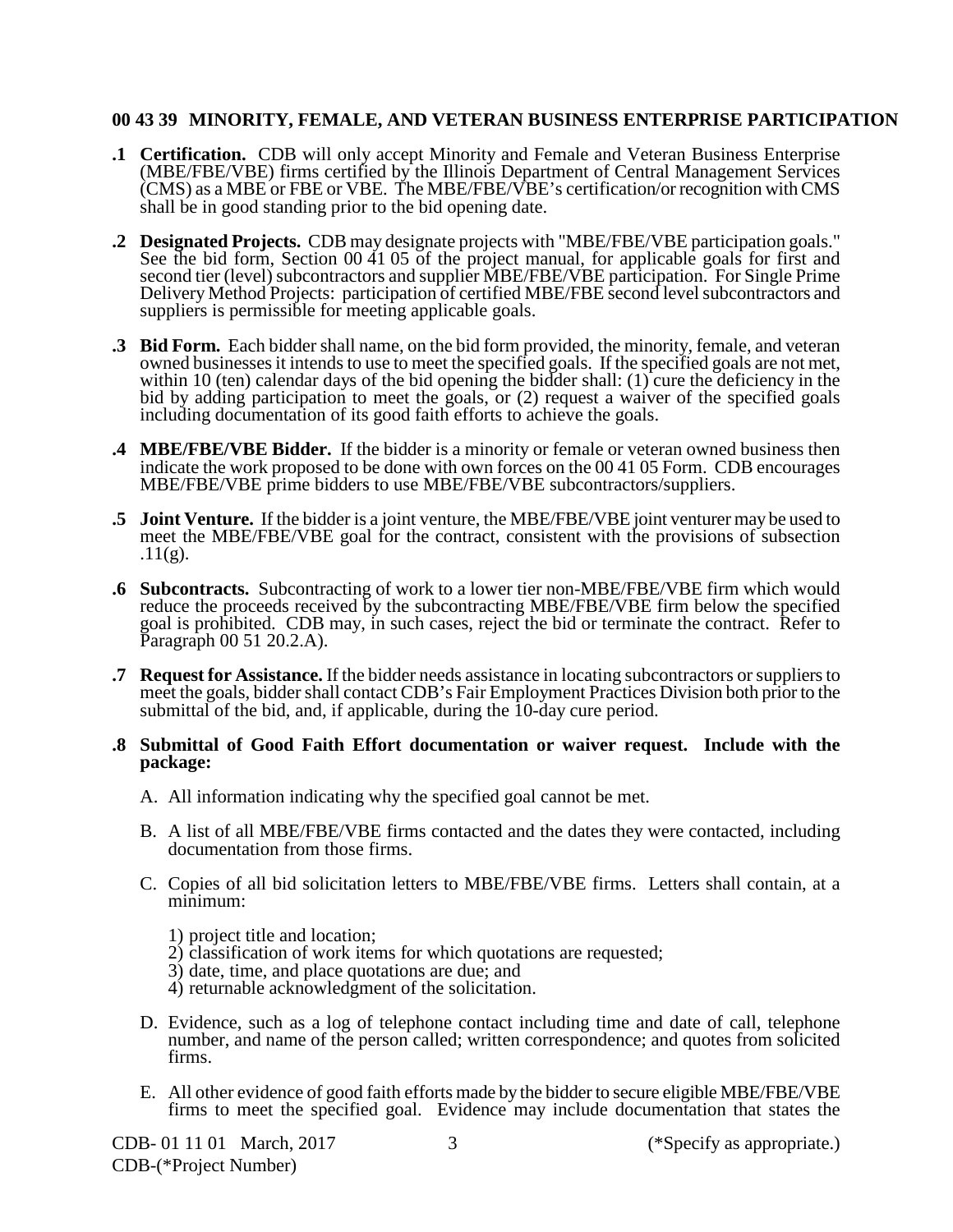following:

- 1) A reasonable number of MBE/FBE/VBE firms were contacted.
- 2) The work selected by the bidder for allocation to MBE/FBE/VBE firms was selected in order to increase the likelihood of achieving the specified goal.
- 3) The bidder negotiated, in good faith, with the potential MBE/FBE/VBE firms by not imposing any conditions which are not similarly imposed on all other subcontractors and suppliers, or by denying benefits ordinarily conferred on subcontractors or suppliers for the type of work for which bids were solicited.
- 4) The services of the referral agencies were used by the bidder in efforts to achieve the specified goal.
- 5) The bidder attended the CDB pre-bid meeting for the project.
- F. Mathematical errors should be addressed by providing a detailed rationale and evidence, such as quotes, notes, and spreadsheets that explains and justifies the mathematical error.
- G. All actions taken to solicit MBE/FBE/VBE firms both pre-bid opening date and post-bid opening date.
- H. A revised 00 41 05 form, if MBE/FBE/VBE participation increases during the 10 day cure period but goals are not met.
- I. Other relevant information in support of the waiver request.
- **.9 Replacement of MBE/FBE/VBE Subcontractor or Supplier.** If it can be demonstrated that the MBE/FBE/VBE subcontractor or supplier cannot perform the work, or if a MBE/FBE/VBE loses its CMS certification or recognition after the bid opening, then the Contractor shall make a good faith effort to replace, in-kind, the MBE/FBE/VBE. The contractor shall identify the replacement MBE/FBE/VBE or provide evidence of good faith effort to find a replacement on the Contractor's letterhead and submit with documented evidence of cause to CDB's Fair Employment Practices Division. CDB will review the submittal and may authorize the replacement or approve the good faith effort.

#### **.10 Calculation of MBE/FBE/VBE Participation as a Material Supplier or Subcontractor**

- A. MBE/FBE/VBE as a material supplier: A 100 percent goal credit is allowed for the cost
- of materials or purchases from a MBE/FBE/VBE manufacturer or supplier. B. MBE/FBE/VBE as a subcontractor: A 100 percent goal credit is allowed for the work of the subcontract performed by the MBE/FBE/VBE's own forces (performing, managing and supervising the work), including the cost of materials and supplies, excluding the purchase of materials and supplies or the lease of equipment by the MBE/FBE/VBE subcontractor from the prime Contractor or its affiliates. Work that a MBE/FBE/VBE subcontractor in turn subcontracts to a non-MBE/FBE/VBE does not count toward the MBE/FBE/VBE goal.
- **.11 Work to be Completed by Firm Certified with BEC/CMS.** To be credited towards goals for Minority Business Enterprise (MBE), Female Business Enterprise (FBE), and Veteran Business Enterprise (VBE) participation, work must be performed by an entity certified by the Business Enterprise Council for Minorities, Females and Persons with Disabilities ("BEC") as administered by the Illinois Department of Central Management Services (CMS) as an MBE, FBE, or VBE firm pursuant to the Business Enterprise for Minorities, Females, and Persons with Disabilities Act (30 ILCS 575/5) and the Illinois Procurement Code (30 ILCS 500/45-57).
	- a) The entire amount of contractual work performed by a MBE, FBE, or VBE's own forces will be credited towards MBE/FBE/VBE goals, including the cost of supplies, materials, and equipment obtained by the MBE, FBE, or VBE for this work (except supplies and equipment the MBE/FBE/VBE obtains from the prime contractor or its affiliate).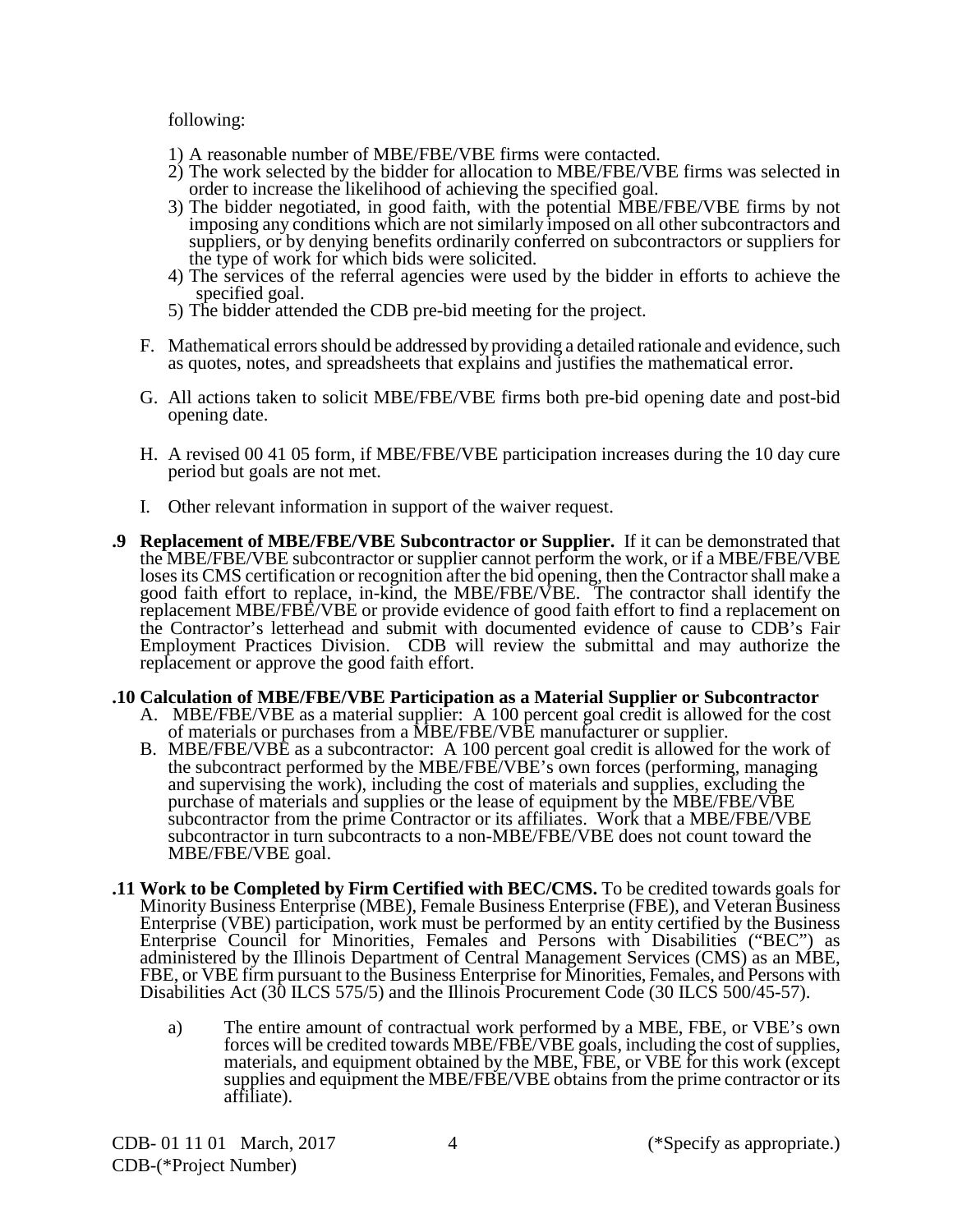- b) The entire amount of fees or commissions charged by a MBE/FBE/VBE firm for providing a bona fide service, such as professional, technical, consultant, or managerial services will be credited towards MBE/FBE/VBE goals provided such fees are reasonable and not excessive as compared to fees customarily allowed for similar services. Services for materials and supplies are defined in Section 00 43 39.14 and are not considered to be professional, technical, consultant, or managerial services.
- c) Work subcontracted by a MBE/FBE/VBE to another firm will not be credited towards goals unless the subcontractor performing the work is also certified by BEC/CMS as a MBE/FBE/VBE. Work that a MBE/FBE/VBE subcontracts to a firm not certified as a MBE/FBE/VBE does not count toward the goal. For example, if a<br>MBE firm has a subcontract to perform \$100,000 worth of work and subcontracts  $$10,000$  of that work to a non-MBE firm, only the  $$90,000$  worth of work performed by the MBE firm will be credited toward the goal.
- d) If a firm is not currently certified as a MBE/FBE/VBE at the time of the execution of the contract, the firm's participation will not be counted toward any goals.
- e) The dollar value of work performed under a contract with a firm after it has ceased to be certified will not be counted toward the overall goal.
- f) The participation of a MBE/FBE/VBE subcontractor will not be counted toward a Contractor's final compliance with its MBE/FBE/VBE obligations on a contract until the amount being counted has actually been paid to the MBE/FBE/VBE.
- g) When a MBE/FBE/VBE performs as a participant in a joint venture, a portion of the total dollar value of the contract equal to the distinct, clearly defined portion of the work of the contract that the MBE/FBE/VBE performs with its own forces may be counted toward MBE/FBE/VBE goals.
- **.12 Commercially Useful Function.** Expenditures to a MBE/FBE/VBE will only be credited towards MBE/FBE/VBE goals if the MBE/FBE/VBE performs a commercially useful function on that contract. A MBE/FBE/VBE performs a commercially useful function when it is responsible for execution of the work of the contract and is carrying out its responsibilities by actually performing, managing, and supervising the work involved. To perform a commercially useful function, the MBE/FBE/VBE must also be responsible, with respect to materials and supplies used on the contract, for negotiating price, determining quality and quantity, ordering material, and installing (where applicable) and paying for the material itself.
	- a) Factors to be used in determining whether a MBE/FBE/VBE is performing a commercially useful function include, but are not limited to, the amount of the work subcontracted, industry practices, and whether the amount the firm is paid is commensurate with the work it is performing and the MBE/FBE/VBE credit claimed for its performance of the work.
	- b) A MBE/FBE/VBE does not perform a commercially useful function if its role is limited to that of an extra participant in a transaction, contract, or project through which funds are passed in order to obtain the appearance of MBE/FBE/VBE participation. In determining whether a MBE/FBE/ $\vec{VBE}$  is such an extra participant, similar transactions, particularly those in which MBE/FBE/VBEs do not participate, will be examined.
	- c) If a MBE/FBE/VBE does not perform at least 30 percent of the total cost of its contract with its own work force, or the MBE/FBE/VBE subcontracts a greater portion of the work than would be expected on the basis of normal industry practice for the type of work involved, a presumption will arise that the MBE/FBE/VBE is not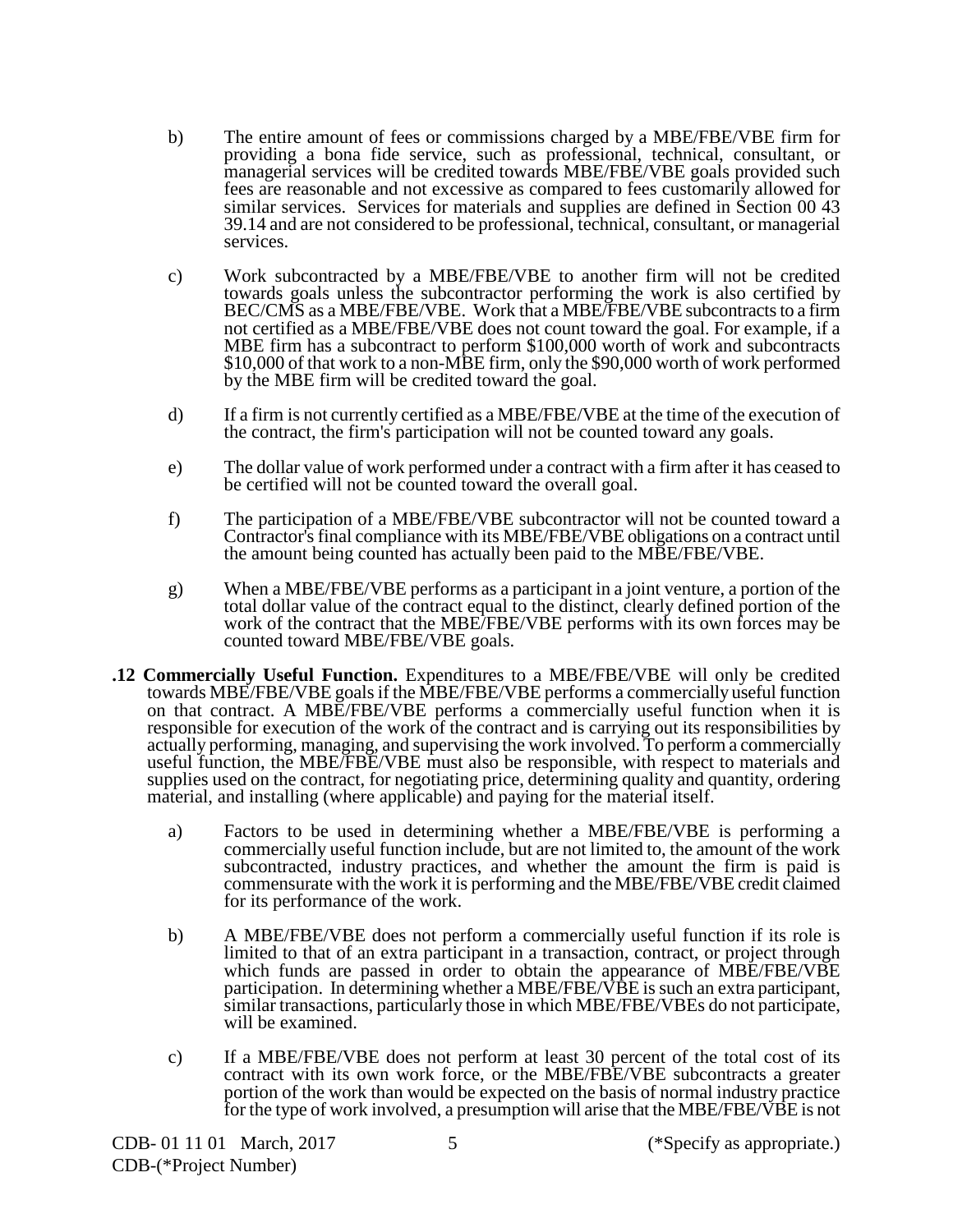performing a commercially useful function. A MBE/FBE/VBE firm may present evidence to CDB to rebut this presumption. The MBE/FBE/VBE must provide such evidence to rebut the presumption within 7 business days of being notified that the presumption will be applied.

- d) A prime contractor that is a MBE/FBE/VBE will still be required to meet the goals required on the contract. In determining whether the MBE/FBE/VBE prime contractor has met the goal, the work the MBE/FBE/VBE prime contractor actually performs with its own forces will be credited, as well as work performed by MBE/FBE/VBE subcontractors or suppliers, consistent with the terms of Section 00 43 39. The presumption in .12(c) above will not attach if the MBE/FBE/VBE is the prime contractor and satisfies the "Work With Own Staff" requirement in Section 00 21 50.
- e) A bidder's efforts to exercise Good Faith Efforts by providing assistance in advance of the bid to a MBE/FBE/VBE firm in making purchases, obtaining bonding, obtaining credit, or providing equipment will not invalidate the commercially useful function of a MBE/FBE/VBE, provided that the MBE/FBE/VBE has otherwise performed a commercially useful function consistent with the terms of Section 00 43 39. Credit will only be given for work performed by, purchases made by, and equipment obtained by the MBE/FBE/VBE, consistent with the terms of Section 00 43 39. A bidder's efforts to assist the MBE/FBE/VBE will not be credited.
- **.13 Trucking Company.** To be credited towards MBE/FBE/VBE goals, a trucking company or major construction equipment rental (MCER) must be responsible for the management and supervision of the entire trucking operation for which it is responsible on a particular contract, and there cannot be a contrived arrangement for the purpose of meeting MBE/FBE/VBE goals.
	- a) The MBE/FBE/VBE must itself own and operate at least one fully licensed, insured, and operational truck or major construction equipment unit (MCEU) used on the contract.
	- b) The entire value of transportation services a MBE/FBE/VBE provides on the contract using trucks or MCEUs it owns, insures, and operates using drivers it employs will be credited towards MBE/FBE/VBE goals.
	- c) If a MBE/FBE/VBE leases trucks or MCEUs from another MBE/FBE/VBE, the entire value of the services provided by the lessee will be credited.
	- d) If a MBE/FBE/VBE leases trucks or MCEUs from a company that is not a MBE/FBE/VBE, the total value of transportation services provided by the lessee is not to exceed the value of transportation services provided by MBE/FBE/VBE owned trucks or MCEUs on the contract.
	- e) For purposes of this section, a lease must indicate that the MBE/FBE/VBE has exclusive use of and control over the truck(s) or  $MCEU(s)$ . This does not preclude the leased truck from working for others during the term of the lease with the consent of the MBE/FBE/VBE, so long as the lease gives the MBE/FBE/VBE absolute priority for the leased truck(s) or MCEU(s). Leased trucks and MCEUs must display the name and identification number of the MBE/FBE/VBE.
	- f) The MBE/FBE/VBE must be responsible for the management and supervision of the entire trucking operation for which it is responsible on a particular contract, and there cannot be a contrived arrangement for the purpose of meeting MBE/FBE/VBE goals.

### **.14 Materials and Supplies**

a) Credit towards goals will be given for materials purchased from a MBE/FBE/VBE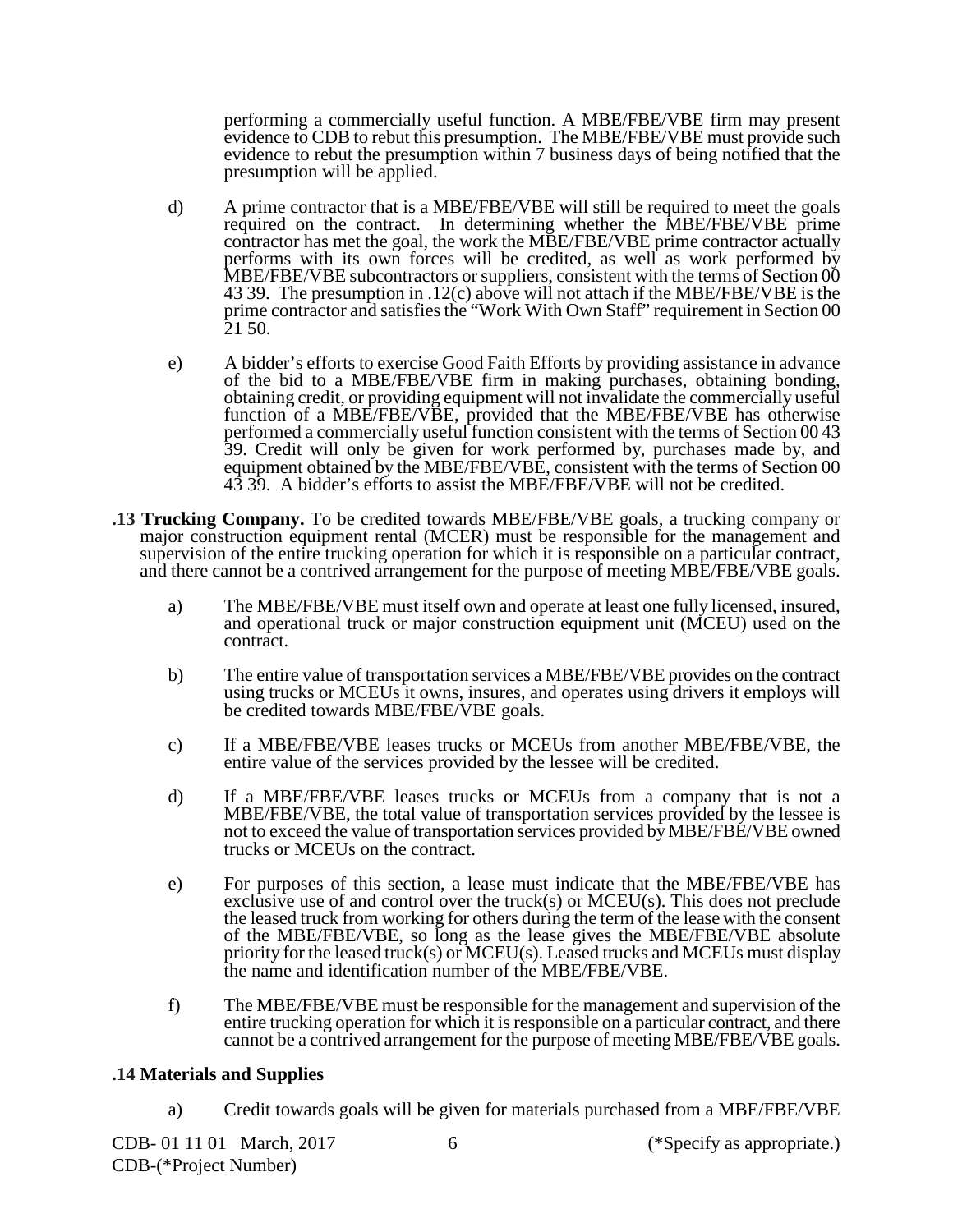supplier or manufacturer that is certified as such with BEC/CMS.

- b) For purposes of this section, a manufacturer is a firm that operates and maintains a factory or establishment that produces, on the premises, the materials, supplies, articles, or equipment required under the contract and of the general character described in the specifications.
- c) For the purposes of this section, a supplier is a firm that owns, operates, or maintains a store, warehouse, or other establishment in which materials, supplies, articles or equipment of the general character described by the specifications and required under the contract are bought, kept in stock, and regularly sold or leased to the public in the usual course of business.
	- 1) A supplier must be an established, regular business that engages as its principal business and under its own name, in the purchase and sale or lease of the products in question.
	- 2) A person may be a supplier in such bulk items as steel, cement, gravel, stone, petroleum products, or asphalt without owning, operating, or maintaining a place of business as provided in this paragraph c if the person both owns and operated distribution equipment for the products. Any supplementing of a supplier's own distribution equipment shall be by a long-term lease agreement and not on an ad hoc or contract-by-contract basis.
	- 3) Brokers, packagers, manufacturers' representatives, or other persons who arrange or expedite transactions are not suppliers within the meaning of this section.

## **00 45 00 CERTIFICATIONS OF COMPLIANCE WITH APPLICABLE LAWS**

**.14 Recertification**. If the contract extends over multiple years, vendor (A/E or Contractor) and its subcontractors will sign and submit to CDB Contracts the required Compliance Form (available in the Reference Library on CDB's website: [www.illinois.gov/cdb\)](http://www.illinois.gov/cdb) by April 1 of each subsequent year after the contract is signed. Failure to do so may result in voiding the contract by operation of law or rendering the contract voidable at the option of the State without additional compensation. Violations of certain provisions may also be deemed a civil or criminal offense.

# **00 51 20 ACCEPTANCE AND REJECTION OF BIDS**

- **.1 CDB's Rights.** When, in its opinion, it is in the best interest of the state, CDB reserves the right to:
	- A. Accept any bid
	- B. Reject any or all bids
	- C. Waive technical deficiencies and irregularities
	- D. Allow bidder to remedy technical deficiencies or irregularities within a stated time
	- E. Rescind any notice of award if CDB determines the notice of award was issued in error
	- F. Rescind any notice of award when it is in the best interest of the state
	- G. Rebid any contract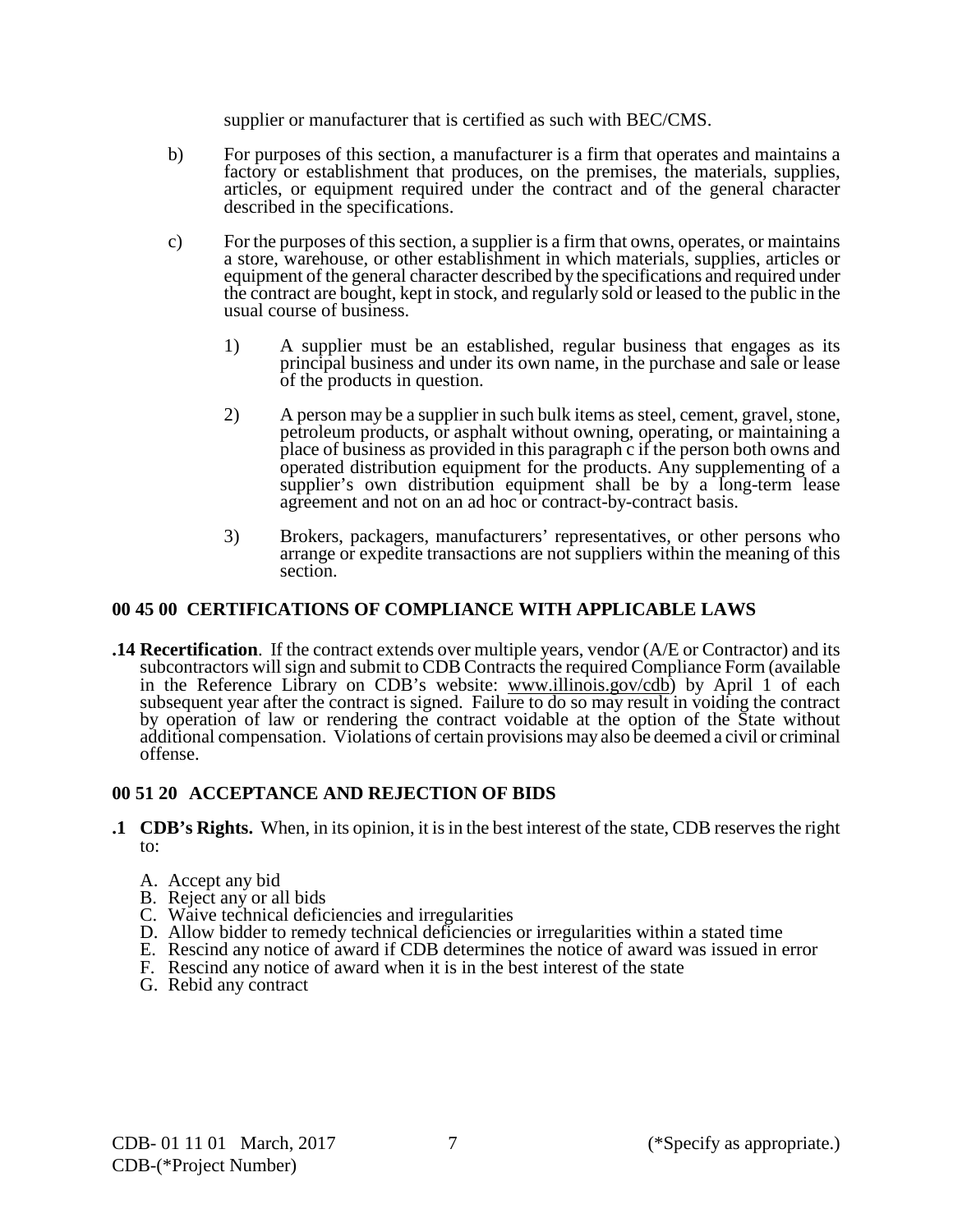### **.2 Bid Rejection.**

- A. Bids will be rejected for the following material deficiencies:
	- 1) Failure to be prequalified with CDB no later than the close of business the day before the bid opening (Article 00 21 05) or being determined non-responsible after bid opening.
	- 2) Submission of a bid late (Paragraph 00 51 10.1).
	- 3) Failure to submit bid and/or bid modifications to appropriate bid opening office.
	- 4) Submission of a bid in a manner that reveals the bid price prior to the bid opening (example: by fax). (Paragraph 00 42 10.4).
	- 5) Use of a bid envelope, which is received by CDB unsealed, or marked in a manner that does not reasonably identify the project and/or contract for which it is intended (Paragraph 00 42 10.3).
	- 6) Omission of a base bid price, alternate bid price or unit price (Paragraph 00 42 10.1).
	- 7) Submission of a bid price that cannot be determined.
	- 8) Deletion of original signatures to the extent that an intent to be bound by the bid is not apparent.
	- 9) When CDB does not accept the unit price(s), when those prices are an integral part of the base bid, the bidder shall be rejected.
	- 10) Failure to attend a mandatory pre-bid meeting.
	- 11) Bids not in substantial conformance with the bidding documents and whose non- conformance is determined to be material and unresponsive.
	- 12) Failure to submit Bidder Disclosure(s) form and Certifications with bid, when the bidder is not registered with the Illinois Procurement Gateway (IPG).
	- 13) Failure to be registered with the State Board of Elections, prior to bid opening date, when applicable.
	- 14) Failure to submit Disclosure of Business Operations with Government of Iran form in accord with 30 ILCS 500/50-36.
	- 15) Any other material deficiency specifically identified in the project bid documents.
	- 16) For Single Prime Contract Bids (as defined by 30 ILCS 500/30-30(a)): failure to provide names and bid proposal costs for required protected subcontractor trades or providing more than one protected subcontractor for each trade.
	- 17) For Single Prime Contract Bids: failure of identified protected subcontractor to be properly prequalified with CDB, licensed and certified, at the time of bidding, to perform the identified trade.
- B. Failure to remedy the following technical deficiencies with seven (7) calendar days after the bid opening shall result in rejection of the bid. These technical deficiencies are: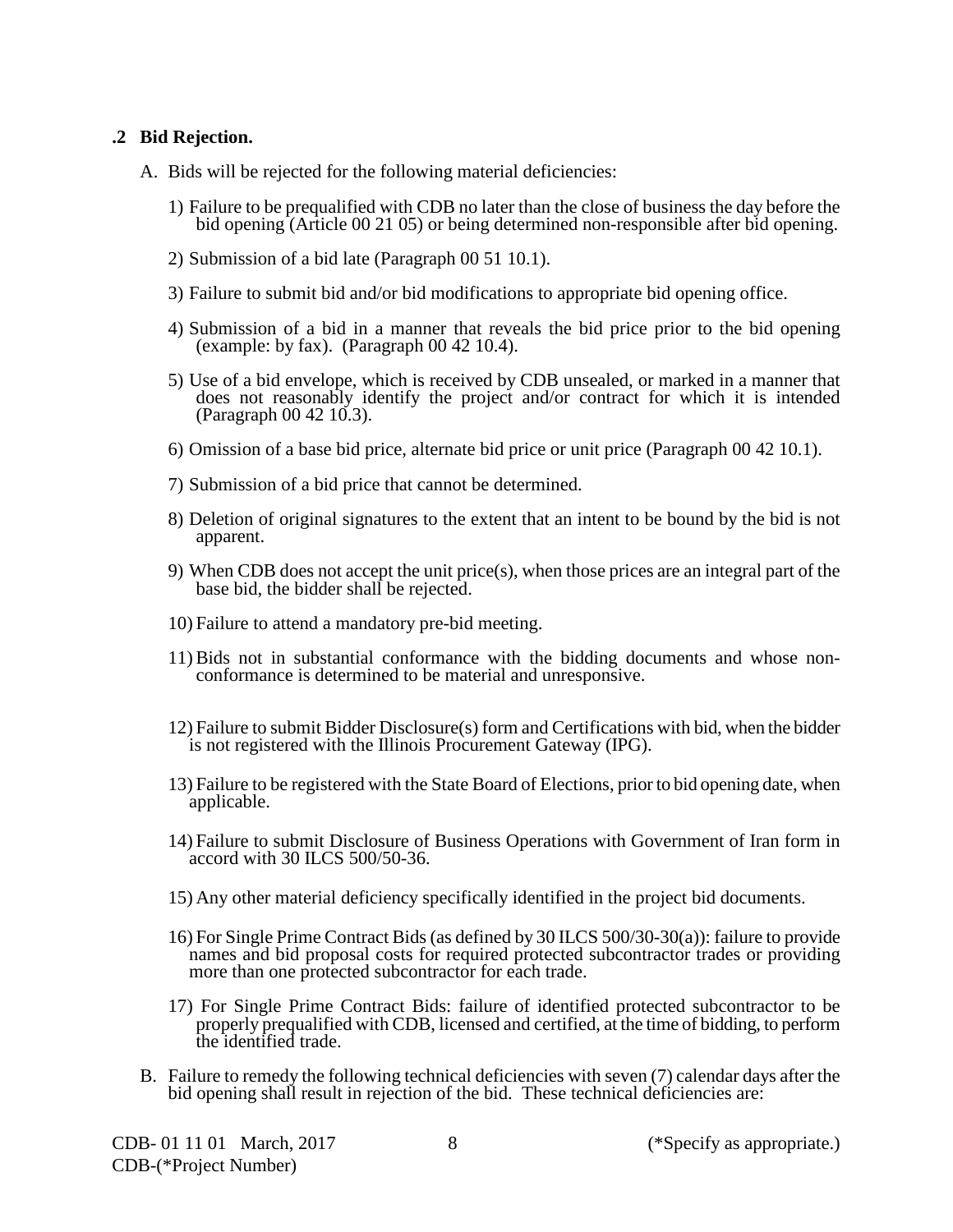- 1) Failure to use a revised bid form when bid forms have been changed by addenda.
- 2) Failure to acknowledge an addendum, however adjustment of the bid amount will not be allowed.
- 3) Failure to provide USDOL Apprenticeship and Training Certification for bidder and all known subcontractors.
- 4) Failure to submit bidder's Certificate of Registration in an approved apprenticeship and training program.
- 5) Failure to supply subcontractor and/or supplier names and Taxpayer Identification Numbers as required on Document 00 41 01.
- 6) Submission of a bid bond not on CDB's form (Paragraphs 00 43 13.1 and 00 43 13.2).
- 7) Submission of a bid security in a form other than a bid bond, certified check, cashier's check or bank draft (Paragraph 00 43 13.1).
- 8) Omission of the signature of the officer of the surety or any other required signatures except the signature in Paragraph 00 51 20.2.A.8), submission of those signatures in pencil or submission of a non-original signature.
- 9) Replacement of a bid security from an unacceptable surety with one from a surety acceptable to CDB (Paragraph 00 43 13.4).
- 10) Failure to furnish and/or complete the DHR PC-2 form.
- 11) Failure to submit a signed affidavit stating that the bidder will maintain an Illinois office as the primary place of employment for persons employed in the construction authorized by the contract.
- 12) Failure to submit Certificate of Registration with State Board of Elections in accord with 30 ILCS 500/20-160.
- 13) Any other technical deficiency specifically identified in the project bid documents.
- C. MBE/FBE/VBE goal compliance deficiencies. Failure to remedy the following deficiencies within ten (10) calendar days after bid opening shall result in rejection of the bid. These deficiencies are:
	- 1) When applicable, failure to submit a revised 00 41 05 form, documenting achievement of goals.
	- 2) When applicable, failure to submit documentation acceptable by CDB of good faith efforts to meet minority/female/veteran goals.
- D. CDB at its sole discretion and without conferring any rights on any bidder may waive bid technical deficiencies or irregularities that are not in conformance with the bidding documents but whose non-conformance is non-material or minor.
- E. Submittal of conditions or qualifying statements contrary to CDB's contract terms is not acceptable and, unless rescinded, the bid shall be rejected.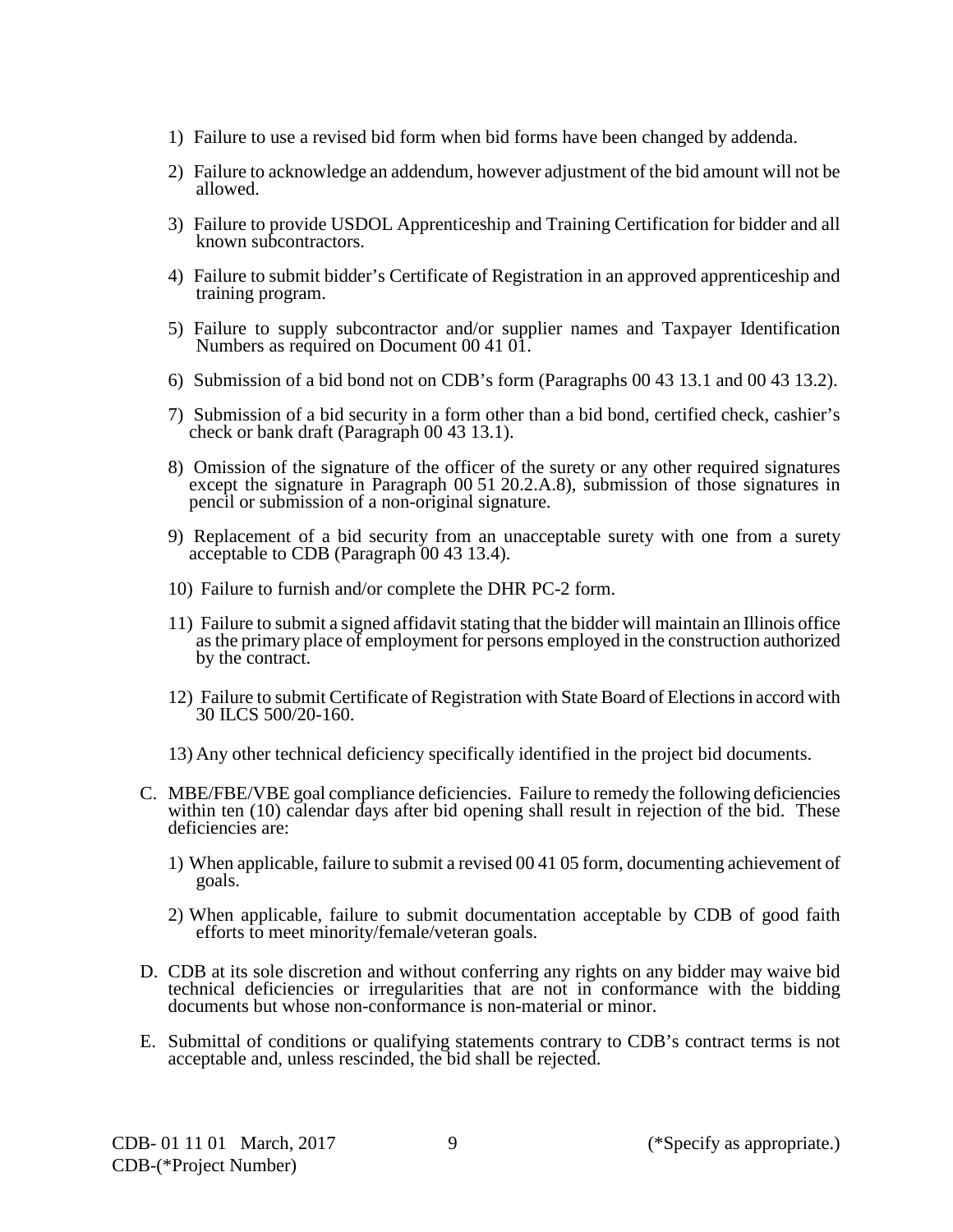#### **00 51 28 MBE/FBE/VBE BUSINESS CERTIFICATION, POST AWARD REQUIREMENTS**

**.1 Post-Award submittal.** See Article 00 51 40. The contract awardee shall submit CDB's MBE/FBE/VBE Subcontractor Supplier Certification form, Document 00665 (available in the Reference Library on CDB's website), for each of the MBE/FBE/VBE subcontractor(s) and/or supplier(s) being utilized to meet the designated participation goals as specified on the bid form and in Section  $\overline{01}$  11 00 of the project manual. The form must be signed by the MBE/FBE/VBE subcontractor or supplier and shall be submitted to CDB's FEP section.

Completion of the 00665 form is not required if the Contractor is an MBE or FBE or VBE firm.<br>
MBE/FBE/VBE prime contractors are encouraged to utilize MBE/FBE/VBE prime contractors are encouraged to utilize MBE/FBE/VBE subcontractors/suppliers. If goals are split (separate MBE and FBE and VBE goals), then an MBE or FBE or VBE firm must supply 00665 forms for the subcontractor firm(s) utilized to meet the FBE or MBE or VBE goal, respectively.

- **.2 Listed Firms.** The 00665 certification form shall be completed and submitted for each MBE/FBE/VBE firm listed on the 00 41 05 bid form.
- **.3 Compliance.** The MBE/FBE/VBE participation goal dollar value is based upon the total contract sum (including awarded alternates). The participation goal percentage amount(s) shall meet or exceed the goal(s) as specified on the bid form (and in Section 01 11 00 of the project manual), or in an approved change/waiver request (refer to Article 00 43 39 herein).
- **.4 Voluntary.** Contractors are encouraged to utilize MBE/FBE/VBE subcontractors/suppliers for those projects that are not designated for MBE/FBE/VBE participation and complete the 00665 certification form for each MBE/FBE/VBE firm. MBE/FBE/VBE subcontractors/suppliers may be added at any time during the project.
- **.5 Subcontracts/Supplier agreements.** Copies of subcontracts or supplier agreements (to correspond with each 00665 form) are required to be submitted within ten  $(10)$  days of the Notice of Award.

### **00 51 40 POST AWARD REQUIREMENTS**

- **.1 Contractor's Duty to Comply.** The Contractor may not proceed with the work until the following post award requirements are met. These requirements are part of the contract and failure to comply with these requirements shall constitute a breach of the contract. CDB shall issue Authorization to Proceed upon successful completion of these post award requirements.
- **.2 Submittals.** Within ten (10) calendar days from the date of the notice of award letter, the Contractor shall furnish, on CDB forms, the following:
	- A. Contract executed by the Contractor;
	- B. Performance Bond;
	- C. Labor and Material Payment Bond;
	- D. Certificates of Insurance;
	- E. Builder's Risk Insurance Policy (if applicable);
	- F. MBE/FBE/VBE Subcontractor Supplier Certifications, Form 00665 and MBE/FBE/VBE Subcontractor/Supplier agreements (if applicable);
	- G. Completed substance Abuse Prevention Certification form and Contractor's substance abuse plan (if applicable),
	- H. DHR PC-2 accepted by FEP Technician; and
	- I. Project Labor Agreement signature sheets for the Contractor and known Subcontractors(if applicable).
- **.3 Cancellation of Award.** All post award requirements are mandatory. Noncompliance shall be cause for CDB to cancel the notice of award and make a claim against the bid security.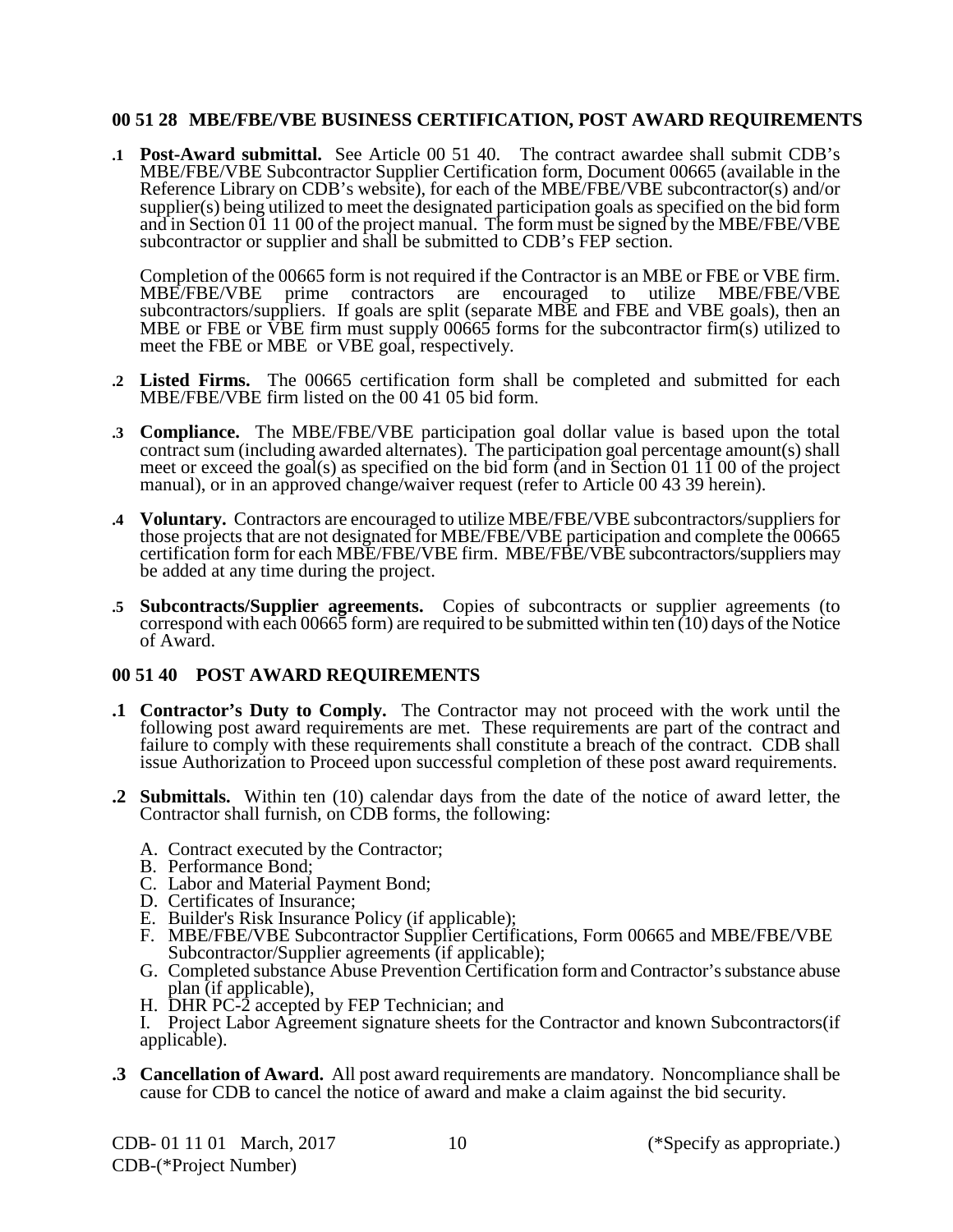- **.4 Post Award Extensions.** CDB may extend the time limitations for good cause. No extension shall operate as a waiver of post award requirements, nor shall it extend the contract completion date.
- **.5 Delays.** Any delays to the commencement of the work due to the Contractor's failure to meet the post award requirements shall be the responsibility of the Contractor and its surety. Contractor and its surety shall be responsible for the costs of any such delays.

#### **00 71 00 DEFINITIONS**

- **.12 Protected Subcontractors.** For a Single Prime Delivery Method Project, a subcontractor identified for a protected trade on the 00 41 00 Bid Form. The subcontractor shall be prequalified with CDB, be properly licensed and certified (if applicable), and perform the minimum amount of the identified trade with its own forces by furnishing and installing the work on-site.
- **.13 Prime Bidding Contractor (Trade)**: For a Single Prime Delivery Method Project, one of the identified protected trades that submits the bid with the intent of entering into the prime construction contract with CDB as the Contractor.

### **00 72 10 TIME**

**.5 Approval Authority**. Changes in contract time are subject to approval at or above the CDB Regional Manager level.

## **00 72 25 CDB - RIGHTS AND RESPONSIBILITIES**

- **.4 Right to Terminate the Contract for Cause.**
- **.6 Availability of Appropriation; Sufficiency of Funds.** The contract is contingent upon and subject to the availability of sufficient funds. CDB may terminate or suspend the contract, in whole or in part, without penalty or further payment being required, if (i) sufficient funds for the contract have not been appropriated or otherwise made available to CDB by the State or the Federal funding source, (ii) the Governor or CDB reserves funds, or (iii) the Governor or CDB determines that funds will not or may not be available for payment. CDB shall provide notice, in writing, to the Contractor of any such funding failure and its election to terminate or suspend the contract as soon as practicable. Any suspension or termination pursuant to this Section will be effective upon the date of the written notice, unless otherwise indicated.
- .7 **Right to Suspend the Contract Without Cause.** CDB may, without cause, order the Contractor in writing to suspend, delay or interrupt the work in whole or in part for such a period of time as CDB may determine, not to exceed 90 days. At the expiration of 90 days, the contract may continue upon written agreement of the parties or may be terminated in writing by either party. The contract may remain suspended at the expiration of 90 days until the parties either agree in writing to continue the contract or until either party terminates the contract in writing. If the parties enter into a written agreement to continue the contract, the contract may remain suspended after the expiration of 90 days.
	- A. The contract time will be adjusted for increases in time caused by the suspension, delay or interruption as described in Article 00 72 10.